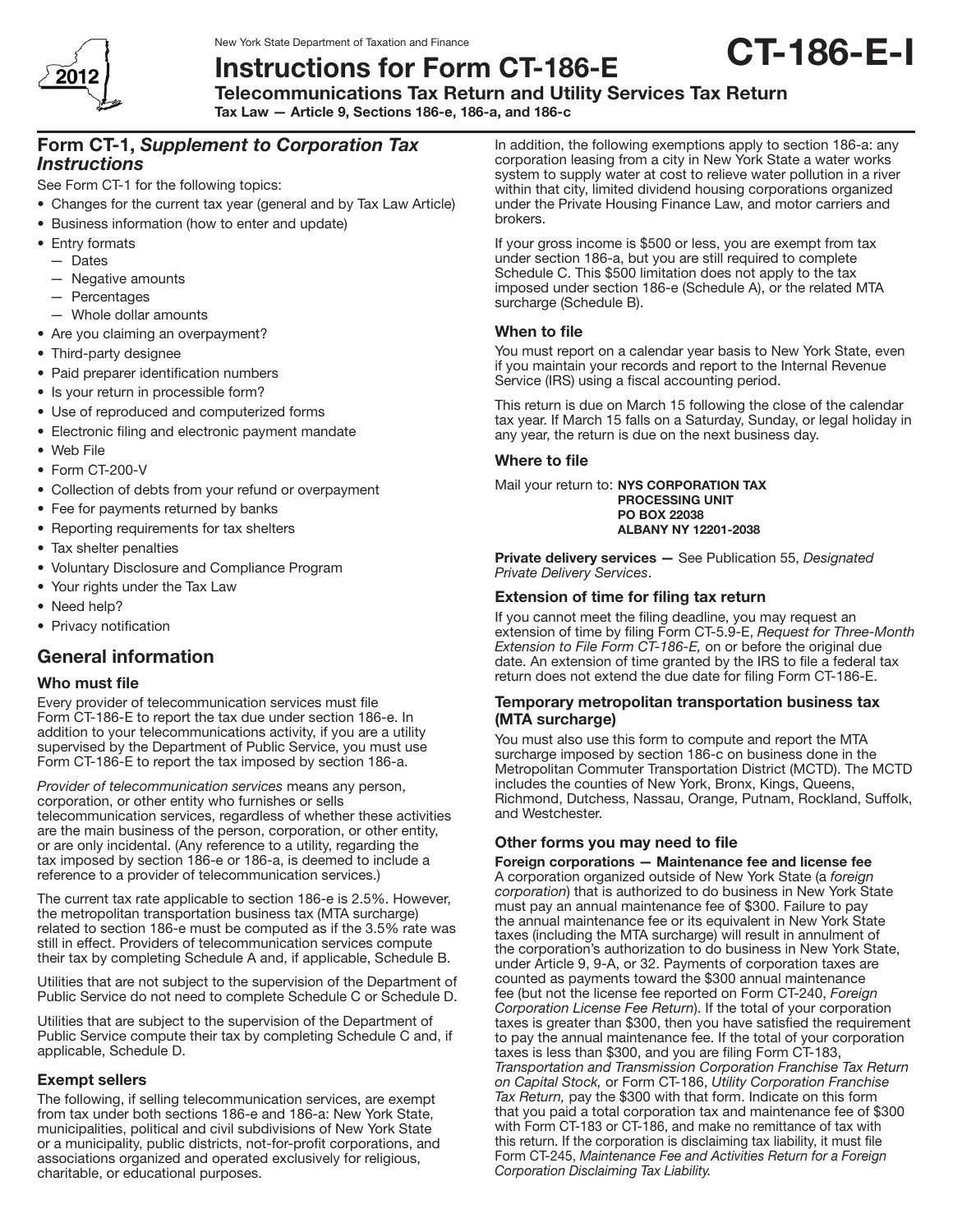## Page 2 of 7 CT-186-E-I (2012)

Foreign corporations doing business in New York State must also file Form CT-240.

Utility services  $\tan -$  If you have no receipts from telecommunication services, but have receipts from the furnishing of other utility services, use Form CT-186-P, *Utility Services Tax Return — Gross Income,* to report your taxes under section 186-a. Use Form CT-186-P/M, *Utility Services MTA Surcharge Return*, to report your MTA surcharge.

# Specific instructions

Amended return — If you are filing an amended return, mark an *X* in the *Amended return* box on page 1.

An amended New York State return requesting a credit or refund must be filed within three years of the time the original return was filed or within two years of the time the tax was paid, whichever is later; or, if no return was filed, within two years of the time the tax was paid. For additional limitations on credits or refunds, see Tax Law, Article 27, section 1087.

Final return  $-$  Mark an  $X$  in this box if it is the last return you intend to file because you have ceased doing business.

#### Employer identification number, file number, and other

identifying information - Enter your employer identification number and file number. If you use a paid preparer or accounting firm, make sure they use your complete and accurate identifying information when completing all forms. Keep a record of your identifying information for future use.

# Line instructions

**Line**  $A$  — Make your check or money order payable in United States funds. We will accept a foreign check or foreign money order only if payable through a United States bank or if marked *Payable in U.S. funds*.

Before completing lines 1 through 22a, you must complete any of the following schedules that apply to you.

- Schedule A New York State excise tax on telecommunication services
- Schedule B MTA surcharge related to telecommunication services
- Schedule C Utility services tax
- Schedule D MTA surcharge on gross income for utility services

# Computation of tax

**Lines 2 and 5 –** A utility subject to tax under section 186-a that has gross income of less than \$500 is exempt from the payment of the tax under this section. However, you are required to complete Schedule C. Enter *0* on lines 2 and 5, and file this form.

**Line 8**  $-$  If line 1 is over \$1,000, but is not greater than \$100,000, enter 25% (.25) of line 1 in column A and 25% of line 4 in column B. If line 1 is over \$100,000, enter 40% (.40) of line 1 in column A and 40% of line 4 in column B.

Line  $9 -$  If line 2 is over \$1,000, but is not greater than \$100,000, enter 25% of line 2 in column A and 25% of line 5 in column B. If line 2 is over \$100,000, enter 40% of line 2 in column A and 40% of line 5 in column B.

#### Installments of estimated tax

In addition to the first installments shown on lines 7, 8, and 9, you may be required to make additional installments of estimated tax. Since every provider of telecommunication services must report its taxes and surcharges under sections 186-e, 186-a, and 186-c on Form CT-186-E, only one Form CT-400, *Estimated Tax for Corporations*, should be used to make any related estimated installment payments.

If the total of your estimated tax related to section 186-e or section 186-a will exceed \$1,000 for the next period, you must file Form CT-400 and make installment payments of estimated tax and MTA surcharge.

You must combine your installment payments on one Form CT-400, but do not combine the estimates for both section 186-e and section 186-a in determining the \$1,000 threshold. If both estimates are greater than \$1,000, estimated installments are required for both. If one estimate is less than or equal to \$1,000, and one is greater than \$1,000, installments are required only for the section estimated to be greater than \$1,000. If neither is greater than \$1,000, no installment payments are required.

You must file a Form CT-400 on or before June 15, September 15, and December 15, and pay the additional installments of estimated tax for the next period.

Line 13a – If either column A or B shows a balance due, you may use lines 14a and 14b to transfer any overpayment from line 13b to pay the balance due. If both columns show a balance due, enter the amounts on line 14c, columns A and B.

Line 13b – If either column A or B shows an overpayment, you may use lines 14a and 14b to transfer the overpayment to pay a balance due. If both columns show overpayments, you may use lines 14a and 14b to transfer the amounts to be applied as overpayments to next year's tax or you may transfer the overpayments to line 19, columns A and B.

Line 14a — Use this line to transfer any MTA surcharge overpayment to the New York State (NYS) tax due. Enter the amount you want to transfer in both column A and column B.

Line 14b – Use this line to transfer any NYS tax overpayment to the MTA surcharge due. Enter the amounts you want to transfer in both column A and column B.

Line 14c — If there is a balance due for NYS tax (line 13a, column A) and an overpayment for MTA surcharge (line 13b, column B), subtract the amount transferred on line 14a, column A from line 13a, column A. If the difference is zero or a positive amount, enter the difference on line 14c, column A. If the difference is a negative amount, enter the difference as a positive number on line 19, column A. Subtract the amount transferred on line 14a, column B, from line 13b, column B, and enter the difference on line 19, column B.

If there is a balance due for MTA surcharge (line 13a, column B) and an overpayment for NYS tax (line 13b, column A), subtract the amount transferred on line 14b, column A from line 13b, column A and enter the difference on line 19, column A. Subtract the transfer amount on line 14b, column B from line 13a, column B. If the difference is zero or a positive amount, enter the difference on line 14c, column B. If the difference is a negative amount, enter the difference as a positive number on line 19, column B.

Line 15 — Form CT-222, *Underpayment of Estimated Tax by a Corporation*, is filed by a corporation to inform the Tax Department that the corporation meets one of the exceptions to reduce or eliminate the underpayment of estimated tax penalty pursuant to Tax Law, Article 27, section 1085(d).

#### Interest and penalties for late payment

Line 16 — If you do not pay the taxes and MTA surcharges on or before the original due date (without regard to any extension of time), you must pay interest on the amount of the underpayment from the original due date to the date paid. Exclude from the interest computation the first installment of estimated tax shown on line 7 or 10.

Line 17 — Compute additional charges for late filing and late payment on the amount of taxes and MTA surcharges, minus any payment made on or before the due date (with regard to any extension of time for filing). Exclude from the penalty computation the first installment of estimated tax shown on line 7 or 10.

- A. If you do not file a return when due, or if the request for extension is invalid, add to the tax 5% per month up to 25% (section 1085(a)(1)(A)).
- B. If you do not file a return within 60 days of the due date, the addition to tax cannot be less than the smaller of \$100 or 100% of the amount required to be shown as tax (section 1085(a)(1)(B)).
- C. If you do not pay the tax shown on a return, add to the tax  $\frac{1}{2}\%$ per month up to 25% (section 1085(a)(2)).
- D. The total of the additional charges in items A and C may not exceed 5% for any one month, except as provided for in item B above (section 1085(a)).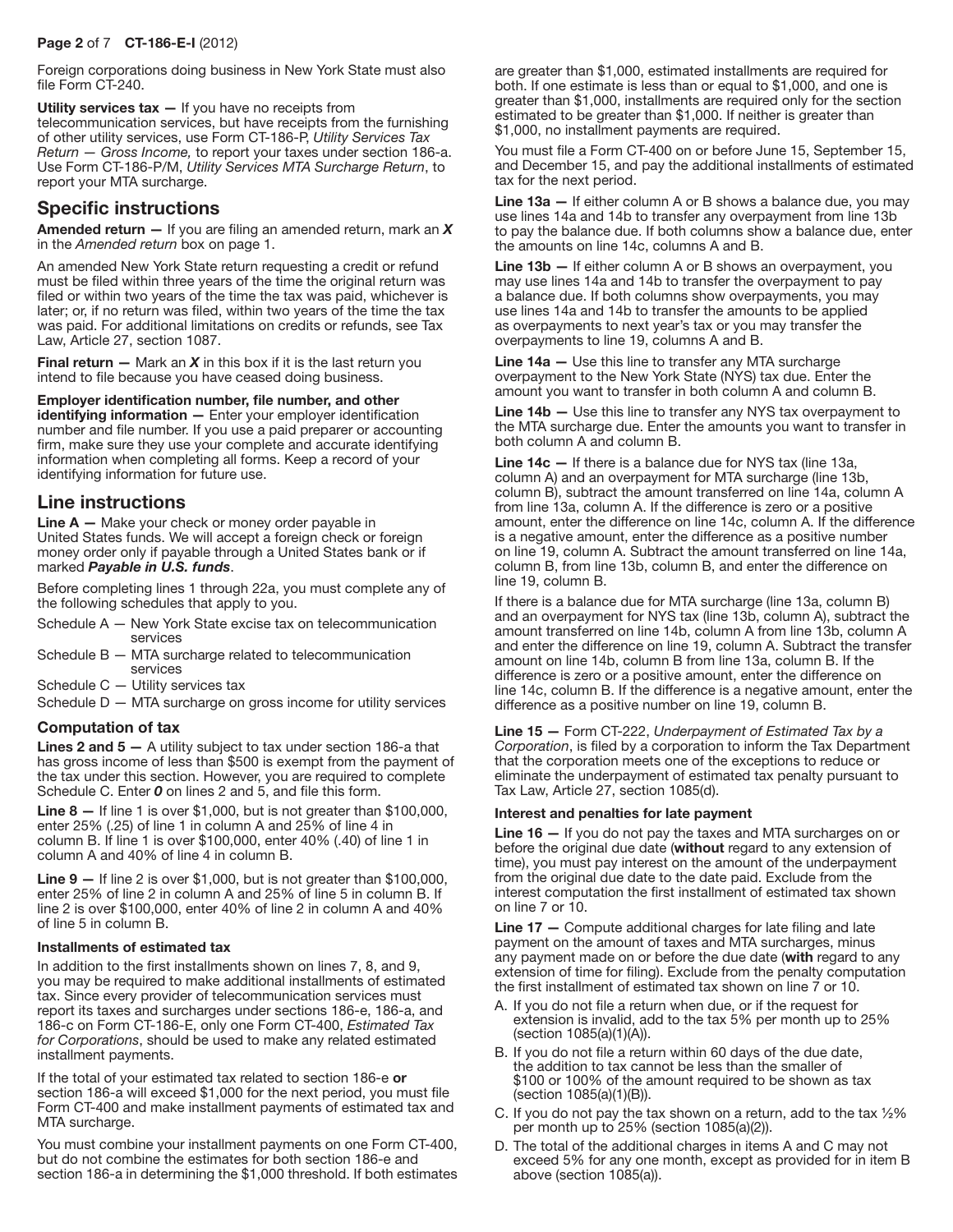If you think you are not liable for these additional charges, attach a statement to your return explaining any delay in filing, payment, or both (section 1085).

Note: You may compute your penalty and interest by accessing our Web site, or you may call and we will compute the penalty and interest for you (see *Need help?).*

#### Overpayments and credits

Line 19 — If there are amounts listed in both columns of line 13b and you want to transfer the overpayment from one column to the other, see the instructions for lines 13a through 14c.

You may elect to apply all or part of the overpayment on line 19 to your next year's taxes and surcharges to be reported on Form CT-186-E or have it refunded. Unless you request a refund, we will apply your overpayment to the next year's tax. We will notify you when the overpayment has been credited and explain how to request a refund. You must claim the requested refund before the original due date of next year's tax return. To apply overpayments to next year's tax return or MTA surcharge, use lines 20a and 20b. To request a refund, use line 21.

Line 20a — Enter the amount from line 19, column A, to be credited to next year's NYS tax (section 186-e).

Line 20b — Enter the amount from line 19, column B, to be credited to next year's MTA surcharge.

Lines 22a and 22b — You may request a refund or credit of the resale credit or the multijurisdictional credit on lines 22a and 22b, instead of applying the credits against your tax liabilities on lines 40a, 40b, 61, and 62. Therefore, you may not request a refund or a credit of any amounts you have entered on lines 40a, 40b, 61, and 62.

The security officer training tax credit and the biofuel production credit are also refundable. However, for these credits you must first apply the credit against the tax liabilities on lines 41 and 91. Any excess credit may be refunded or credited on lines 22a and 22b.

Note: The long-term care insurance credit is not refundable. Do not enter any amount of this credit on lines 22a and 22b.

No interest is payable on any refund or credit allowed.

# Schedule A — New York State excise tax on

# telecommunication services (Tax Law section 186-e) Local carrier, interexchange carrier, or facilities-based cellular common carrier

Mark an *X* in the applicable box if you are a *local carrier, interexchange carrier,* or *facilities-based cellular common carrier*.

*Local carrier* means any provider of telecommunication services for hire to the public, subject to the supervision of the Public Service Commission (PSC), and engaged in providing carrier access service to a switched network.

*Interexchange carrier* means any provider of telecommunication services between two or more exchanges that qualifies as a common carrier. In other words, any person engaged as common carrier for hire in intrastate, interstate, or foreign telecommunication services is an interexchange carrier.

# Part 1 — Computation of gross charges

Section 186-e imposes an excise tax on each charge from:

- any intrastate telecommunication services;
- any interstate or international telecommunication services that originate or terminate in New York State and are charged to a service address in New York State (regardless of where the amounts charged are actually billed or ultimately paid);
- private telecommunication services attributable to New York State; and
- mobile telecommunications services provided by a home service provider where the mobile telecommunications customer's place of primary use is in New York State.

The charge for each telecommunication service is determined on the basis of each transaction. Providers of telecommunication services are required to file Form CT-186-E for each calendar year, summarizing the charges accrued and the tax liability to be paid.

*Gross charge* means the amount charged for each telecommunication service provided with no deductions, and is expressed in money, whether paid in cash, credit, or property of any kind or nature. A deduction is allowed for bad debts incurred on charges subjected to tax under section 186-e, when the debt becomes worthless in accordance with consistently applied generally accepted accounting principles (GAAP).

*Telecommunication services* means telephony or telegraphy, or telephone or telegraph service of any nature including, but not limited to, any transmission of the following: voice, image, data, information, and paging, through the use of wire, cable, fiber optics, laser, microwave, radio wave, satellite or similar media, or any combination thereof. *Telecommunication services* also include services that are not telecommunication services as such, but are:

- ancillary to the provision of telephone service (for example, directory information, call forwarding, caller identification, call waiting, and supplementary services); and
- services (of whatever nature) which are provided with telecommunication services.

The charges from equipment provided in connection with any telecommunication service (such as beepers, telephones, fax machines, or modems) are also subject to tax under section 186-e. The term telecommunication services does not apply to separately stated charges for a service that alters the substantive (information) content of the message received from that sent.

Example: *The character sequence 1, 2, 3, 4 is sent and the recipient receives only the summary number 10. The charge for this data processing service is separately billed. Because arithmetic processing has substantively changed the information content of the message sent and the data processing service is separately billed, this is not considered a telecommunication service.*

*Telecommunication services* do not include:

- Television or radio programming transmitted to subscribers by cable television service.
- Internet access services (see TSB-M-97(1.1)C, *Internet Access Charges Not Subject to Sales Tax and Telecommunications Excise Tax;* TSB-M-08(4)C, (2)S, *The Federal Internet Tax Freedom Act Amendments Act of 2007 and its Effect on the New York Sales Tax and Telecommunications Excise Tax;* and TSB-M-08(4.1)C, (2.1)S, *Revised Information Regarding the Telecommunications Excise Tax Based on the Federal Internet Tax Freedom Act Amendments Act of 2007).*

Examples of telecommunication services charges reported on Form CT-186-E include:

- • Local telephone services.
- Toll services.
- Long distance telephone services.
- Carrier access services.
- Private telecommunication services.
- Pay telephone services.
- Paging services.
- Mobile telecommunications services.
- Facsimile and data transmission services.
- Prepaid phone card services.
- All other telecommunication services transmitted by any means whatsoever.

Line 23 - Enter 100% of your charges from intrastate telecommunication services.

Line 24 - Enter 100% of your charges from interstate and international services that originate or terminate in New York State and have a service address in New York State.

*Service address* means the location of the equipment from which the telecommunication originated or at which the telecommunication is received by the purchaser from the provider of telecommunication services. Special rules define the *service address* in instances where the telecommunication service is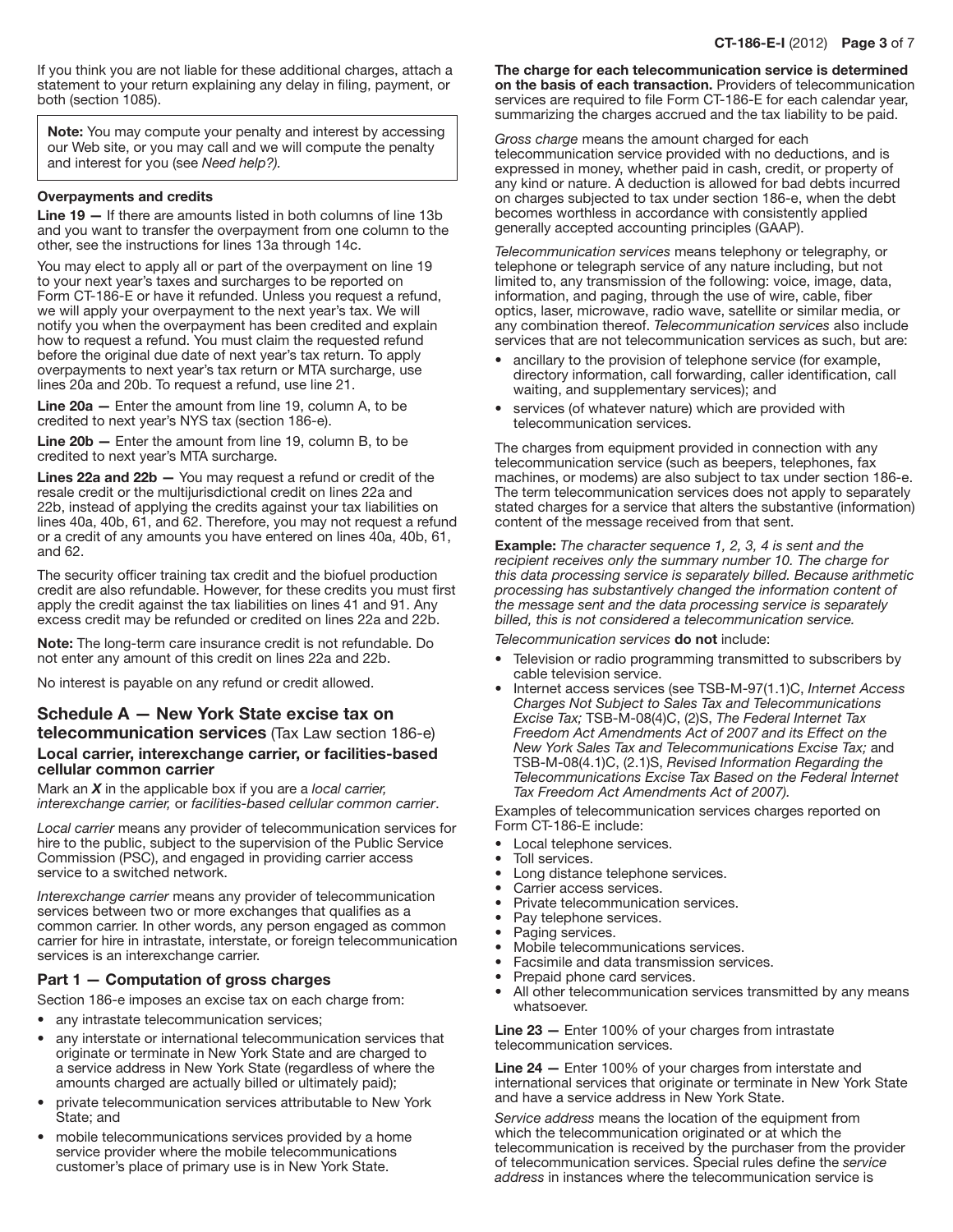## Page 4 of 7 CT-186-E-I (2012)

obtained through a credit or payment mechanism (such as a credit, calling card, or third-party billing), and where the service address is not a defined location (such as a mobile telephone, paging system, maritime system, or air-to-ground system). In instances where more than one rule may apply, use the first rule that applies from the list below to determine the service address.

- 1. If the telecommunication originates or terminates in New York State and is charged to telecommunication equipment that is not associated with the origination or termination of the telecommunication (for example, by the use of a calling card or third-party billing), and the location of the equipment charged is in New York State, the service address will be deemed to be in New York State.
- 2. If the service is obtained through a credit or payment mechanism such as a bank, travel, credit, or debit card; or if the service is obtained by charging telecommunication equipment that is not associated with the origination or termination of the telecommunication (for example, by the use of a calling card or third-party billing), and the equipment is not located in the state of origination or termination, then the service address is deemed to be the location of the origination of the telecommunication.
- 3. If the service address is not a defined location, as in the case of mobile telephones, paging systems, maritime systems, air‑to‑ground systems, and the like, *service address* means the location of the subscriber's primary use of the telecommunication equipment as defined by telephone number, authorization code, or location where bills are sent. However, the location of the mobile telephone switching office or similar facility that receives and transmits the signals of the telecommunication is deemed the *service address* when the mobile telephone switching office or similar facility is outside the subscriber's assigned service area.

Note: Include on line 24 only those charges for mobile telecommunications services that are not associated with a New York place of primary use. Enter on line 25 any charges for mobile telecommunications services that are associated with a New York place of primary use.

Line 25 — Enter 100% of your charges for mobile telecommunications services provided to customers whose place of primary use is in New York State.

*Place of primary use means the street address that represents a* customer's primary use of the mobile telecommunications services. That address must be the residential street address or the primary business street address of the mobile telecommunications customer, and must be within the licensed service area of the home service provider.

A home service provider may treat the address it uses for a customer under a service contract that was in effect on July 28, 2002, as that customer's place of primary use for the remaining term of the contract (excluding extensions or renewals) in order to determine the proper taxing jurisdiction for section 186-e taxes.

Lines 26, 27, and 28 — Enter 100% of your charges from ancillary services (such as directory information, call forwarding, caller identification, or call waiting) or services provided with telecommunication service or from equipment provided in connection with telecommunication services (such as beepers and telephones). Include miscellaneous charges from commissions and fees earned that are directly related to telecommunication services reported on lines 23, 24, and 25. Do not include receipts from services or equipment that are separately billed and that are not provided directly in connection with telecommunication services.

Lines 29, 30, and 31 — Private telecommunication services *Private telecommunication service* means any dedicated telecommunication service that entitles the user or users to the exclusive or priority use of a communications channel or group of channels from one or more locations to one or more locations. In this context, *exclusive* means that the user-subscriber has use of a communications channel to the exclusion of all others who are not authorized to use the channel (but not joint authorized users). *Priority* means that only authorized user-subscribers, as

opposed to unauthorized persons, receive preferential use of a communications channel, but not necessarily a preference with respect to each other.

Line 29 - Enter 100% of the charges from private telecommunications services that are located entirely within New York State (intrastate services).

Line 30 - When the charge for each channel segment is separately stated and the amount fairly reflects traffic originating or terminating in New York State, the charge allocated to New York State is made up as follows:

- 100% of the charges imposed at each Channel Termination Point (CTP) within New York State;
- 100% of the charges imposed for the use of each channel segment between CTPs within New York State; and
- 50% of the charges imposed for the use of any channel segment between a CTP in New York State and a CTP outside New York State.

Example: *Charges for an interstate private telecommunications channel connecting Buffalo, Albany, and Boston consist of the following: \$10 charged at each CTP, \$100 charged for the use of the channel between Buffalo and Albany, and \$150 between Albany and Boston. The charges fairly reflect New York State origination and termination traffic. The charge allocated to New York State is illustrated below:*

|                                                        | Actual<br>charges      | Allocation<br>computation                                                            |                   | Allocated to<br><b>New York State</b> |  |
|--------------------------------------------------------|------------------------|--------------------------------------------------------------------------------------|-------------------|---------------------------------------|--|
| $$10 \times 3$ CTPs<br>Buffalo-Albany<br>Albany-Boston | \$30<br>\$100<br>\$150 | $$10 \times 2$ CTPs in NYS<br>$$100 \times 100\%$<br>$$150 \times 50\%$ <sup>*</sup> | $=$<br>$=$<br>$=$ | \$20<br>\$100<br>\$75                 |  |
| Charges (unallocated) \$280<br>Charges allocated       |                        |                                                                                      |                   | \$195                                 |  |

*\* The separately-stated charge for any channel segment between a CTP in New York State and a CTP outside New York State must be allocated at 50%.*

Line 31 – When the charge for each channel segment is not separately stated or the charge does not fairly reflect traffic originating or terminating in New York State, the charge allocated to New York State is made up as follows:

- 100% of the amount charged at each CTP within New York State; and
- an allocated portion of the gross interstate or international channel charge determined by dividing the number of CTPs within New York State by the total number of CTPs everywhere.

Example: *Charges for an interstate private telecommunications channel are billed as follows: \$50 charged at each CTP and \$400 charged for the use of an entire channel between Buffalo, Albany, New York City, and Washington, DC. The charge allocated to New York State is illustrated below:*

|                                                  | Actual<br>charges | Allocation<br>computation                         |            | Allocated to<br><b>New York State</b> |  |
|--------------------------------------------------|-------------------|---------------------------------------------------|------------|---------------------------------------|--|
| \$50 x 4 CTPs<br>Entire channel                  | \$200<br>\$400    | \$50 x 3 CTPs in NYS<br>$$400 \times \frac{3}{4}$ | $=$<br>$=$ | \$150<br>\$300                        |  |
| Charges (unallocated) \$600<br>Charges allocated |                   |                                                   |            | \$450                                 |  |

*\*\* Since the charge for each channel segment is not separately stated, the gross channel charge is allocated by the number of CTPs in New York State divided by the number of CTPs everywhere, or* ¾*.*

#### Part 2 — Exclusions and deductions from gross charges

Line 33 — Exclude charges that constitute a sale-for-resale of telecommunication services made to a person who resells telecommunication services as such and who presents the provider with a valid resale certificate. A reseller of telecommunication services seeking to obtain telecommunication services exempt from the section 186-e excise tax must provide a properly completed copy of Form CT-120, *Resale Certificate for Telecommunication Purchases*, to its provider of telecommunication services for services it purchases. Form CT-120 should be presented to the provider within 90 days after the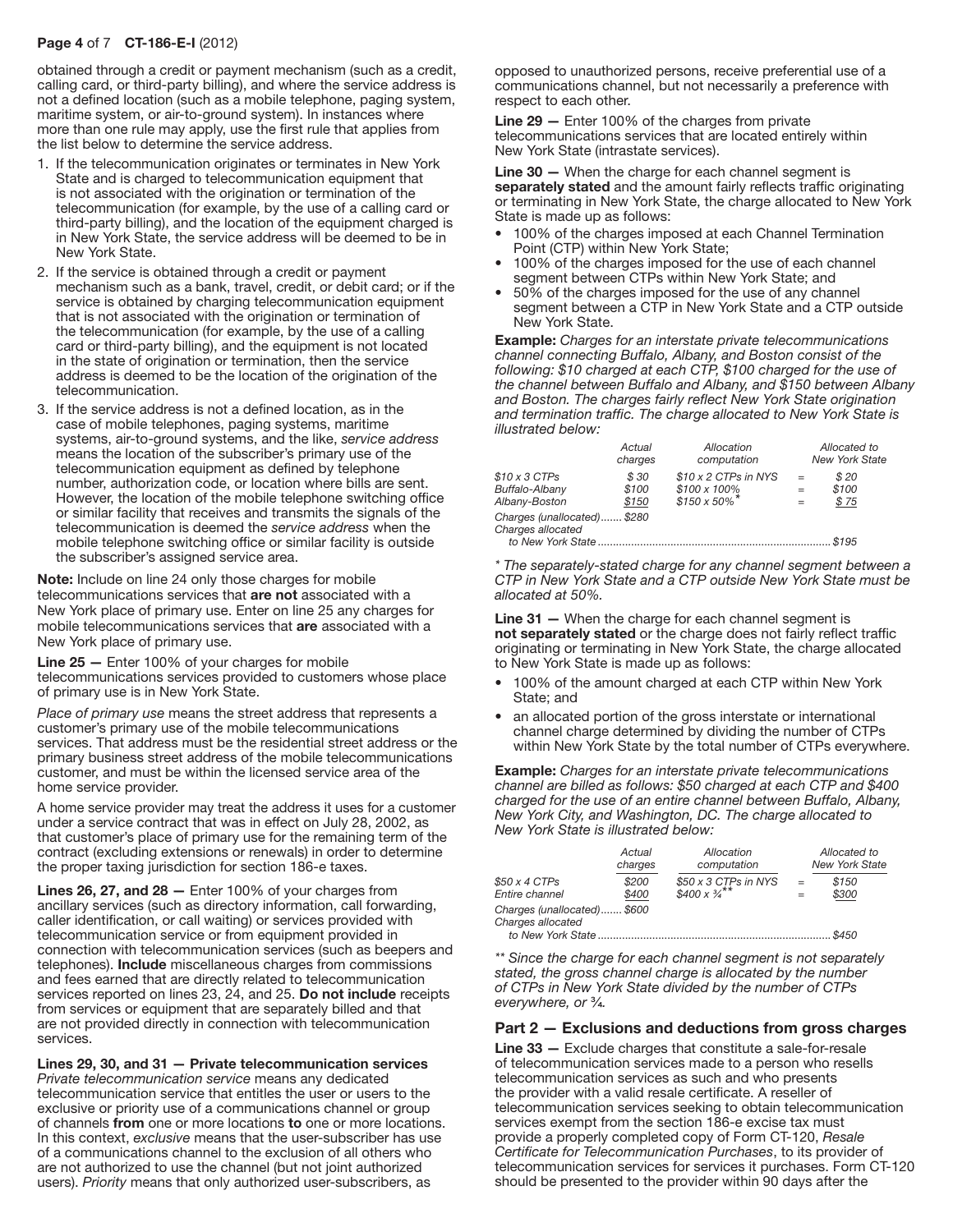provision of the service. For more information, see TSB-M-09(2)C, *Resale Certificates for Certain Telecommunications Purchases*, and Form CT-120. See line 40a instructions for the treatment of other sales-for-resale.

Note: The sale-for-resale exclusion does not apply if the purchaser does not resell the service as a telecommunications service.

Line 34 — The following exclusions and deductions are allowed if included in the gross charges reported in Part 1:

- Any surcharges collected, or any administrative fees retained, when you are merely acting as a collection agent for a municipality in connection with the provision of an enhanced emergency telephone system (E911) or for the public safety communications surcharge under Tax Law, Article 9, section 186-f
- Receipts from the sale of telecommunication services to air carriers solely for the purpose of air safety and navigation, if you are an organization defined by Tax Law section 186-e.2(b)(3)
- Taxes imposed by New York State or its municipalities, or the federal government, when you are merely a collection agency for the tax authority (for example, state and local sales tax)
- Receipts from the sale of cable television and radio programming – *Cable television and radio programming* means the transmitting to subscribers of programs broadcast by one or more television or radio stations or any other programs originated by any person by means of wire, cable, microwave, or any other means. Note: telecommunication services provided to a cable television or radio provider, for the purposes of broadcasting programs to subscribers, are subject to tax under section 186-e.

Line 35 — Enter the total deduction for bad debts from all transactions for telecommunication charges subject to tax under section 186-e, when the debt has become worthless in accordance with consistently applied GAAP.

## Part 3 — Computation of tax due

Line 40a — If you are a reseller of telecommunication services but did not present the provider with a valid Form CT-120, you are allowed a credit for tax paid when you resell the services as telecommunication services. The credit operates so that the tax on the resale is applied only to the difference between the gross charge imposed on resale and the amount paid to acquire the service resold. Compute the amount of the credit by multiplying your cost to purchase the service by the tax rate  $(2.5\% = .025)$ .

Example: *A telephone company sells a telecommunication service to a reseller for \$2 for resale. The reseller resells the service for \$6. The reseller owes a tax on the difference of \$4, or \$.10 (\$4 × 2.5%). When reporting on the resold service, the reseller includes the gross charge of \$6 on line 37, the excise tax of \$.15 (\$6 × 2.5%) on line 39, and the credit of \$.05 (\$2 × 2.5%) on line 40a.*

Note: You may request a refund or credit in lieu of applying this credit against your tax liability. See the instructions for lines 22a and 22b.

Line 40b - To prevent multijurisdictional taxation, you are allowed a credit on any interstate or international telecommunication service upon proof that you paid a tax to another state or country. The amount of the credit is the amount lawfully due and paid to the other state or country, but it may not reduce the tax due to less than zero.

Note: You may request a refund or credit in lieu of applying this credit against your tax liability. See the instructions for lines 22a and 22b.

#### Line 41

Temporary deferral of certain tax credits - For tax years beginning on or after January 1, 2010, and before January 1, 2013, if the total amount of certain credits that you may use to reduce your tax or have refunded to you is greater than \$2 million, the excess over \$2 million must be deferred to, and used or refunded in, tax years beginning on or after January 1, 2013. For more information about the credit deferral, see Form CT-500*, Corporation Tax Credit Deferral*.

If you are subject to the credit deferral, you must complete all credit forms without regard to the deferral. However, the credit amount that is transferred to your tax return to be applied against your tax due or to be refunded to you may be reduced. Follow the instructions for Form CT-500 to determine the amounts to enter on your tax return.

Enter the total of any credits claimed from these forms: Form CT-243, *Claim for Biofuel Production Credit,* Form CT-249, *Claim for Long-Term Care Insurance Credit,* and Form CT-631, *Claim for Security Officer Training Tax Credit.* Mark an *X* in the appropriate box(es). For other credits not specified, enter the name of the credit(s) being claimed on the *Other credits* line and mark an *X* in the box. Attach the appropriate credit forms to your return. Refer to instructions for lines 22a and 22b.

# Schedule B — MTA surcharge related to

telecommunication services (Tax Law section 186-c.1(b)) The MTA surcharge is imposed on charges derived from the MCTD. The rate is 17% of the state tax rate as was in effect

on September 30, 1998. Therefore, the MTA rate is 0.595%  $(0.17 \times 0.035 = 0.00595 = 0.595\%).$ 

All of the definitions and instructions in Schedule A apply to the MTA surcharge computed in Schedule B, with any necessary modifications and limitations, including substituting *MCTD* for *New York State* where appropriate. Accordingly, the tax applies to gross charges from:

- any intra-MCTD telecommunication services;
- any inter-MCTD telecommunication services that originate or terminate in the MCTD and are charged to a service address in the MCTD (including intrastate, interstate, and international telecommunication services);
- private telecommunication services attributable to the MCTD; and
- mobile telecommunications services provided by a home service provider where the place of primary use is in the MCTD.

# Schedule C - Utility services tax (Tax Law section 186-a) General information

*Utilities* include every person, subject to the supervision of the New York State Department of Public Service or Department of Transportation, engaged in the business of operating street surface, rapid transit, subway, and elevated railroads, as well as certain non-operating railroads. *Utilities* also include every person, whether or not subject to the supervision of the State Department of Public Service, who sells gas, electricity, steam, water, or refrigeration delivered through mains, pipes, or wires; or furnishes gas, electric, steam, water, or refrigerator service, by means of mains, pipes, or wires, whether such activities are the main business of such person or are only incidental to them. Every provider of telecommunication services that is subject to the supervision of the New York State Department of Public Service is considered a utility for the purposes of section 186-a.

*Utilities* include persons (including providers of telecommunication services), corporations, companies, associations, joint-stock companies or associations, partnerships or limited liability companies, estates, assignees of rents, any person acting in a fiduciary capacity; or any other entity and persons, their assignees, lessees, trustees, or receivers appointed by any court.

Motor carriers or brokers are not required to file this schedule.

If your gross income is \$500 or less, you are exempt from tax under section 186-a, but you are still required to complete Schedule C. This limitation does not apply to the tax under section 186-e (Schedule A) or to the related MTA surcharge (Schedule B).

#### Gross operating income and gross income

If you are not subject to the supervision of the Department of Public Service, do not complete Schedule C or Schedule D.

If you are subject to the supervision of the Department of Public Service, you must pay tax on your gross income. *Gross income* is the total of receipts computed in Schedule C.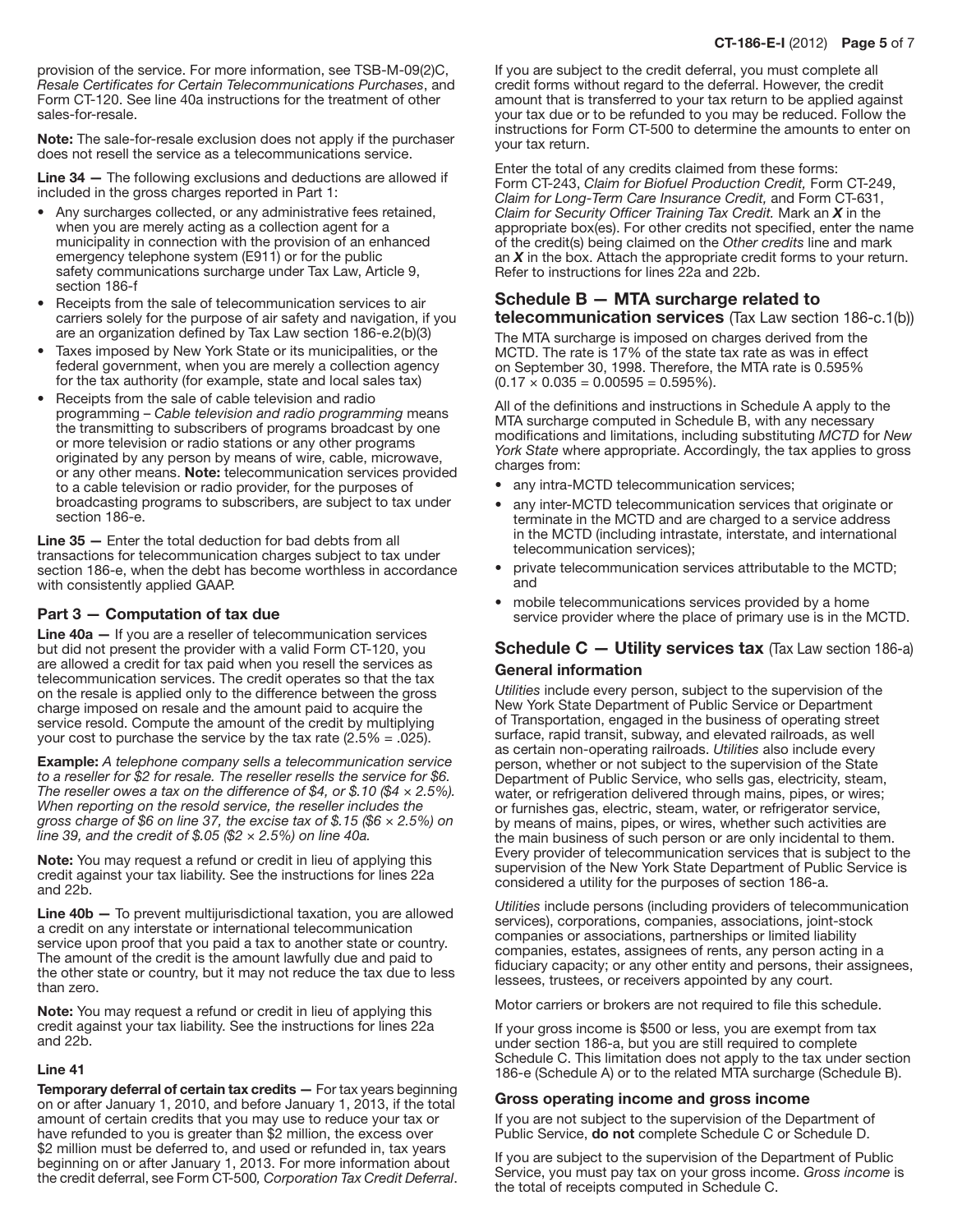# Page 6 of 7 CT-186-E-I (2012)

*Gross operating income* is the total of all receipts computed in Schedule C, Part 1*. Gross operating income* includes only those receipts from the sale or furnishing of utility services for ultimate consumption or use by the purchaser in New York State.

*Gross income* includes receipts from any sale (conditional or otherwise) or service rendered for ultimate consumption or use by the purchaser within New York State, derived from the utility's principal business and profits from transactions within New York State that are not derived from the utility's principal business.

For a utility that is a provider of telecommunication services, *gross operating income* or *gross income* includes only those receipts that do not constitute receipts from the sale of telecommunication services, as such services are defined in Tax Law section 186-e.

In determining gross operating income or gross income, include cash, credits, and property of any kind or nature without any deductions for the cost of property sold, materials used, labor, services, or other costs, interest, or discount paid, or any other expenses, except those deductions provided for on lines 69 and 79.

Article 2-I of the general city law provides for certain rebates of charges for energy in revitalization areas of New York City. However, nothing contained in Article 2-I shall be construed as reducing the amount of gross receipts subject to tax under Tax Law section 186-a.

#### Special rules for landlords

Sales to a landlord — *Gross operating income* also includes receipts from utility services to a landlord for resale to a tenant for consumption or use by the tenant as incidental to the landlord's renting of premises to the tenant, even though such sales are not for ultimate consumption by the landlord. *Utility services* means the furnishing of gas, electricity, steam, water, or refrigeration; and services directly connected to the furnishing of gas, electricity, steam, water, or refrigeration. Include these receipts with all other utility service receipts on lines 65, 66, and 67.

#### Part 1 — Gross operating income

Line 65 — Enter the total receipts from the sale or furnishing of each commodity made for ultimate consumption or use within New York State. See *Special rules for landlords*.

In determining gross operating income, *receipts* include cash, credits, and property of any kind or nature without any deductions for the cost of property sold, materials used, labor, services, or other costs, interest, or discount paid, or any other expense, except as stated in the instructions for line 69.

Line 67 — Enter the total of all other receipts from services rendered for ultimate use within New York State that are directly connected with the sale or furnishing of each commodity.

*Other receipts* includes installation charges, service charges (other than installation) that are connected with the sale or furnishing of the commodity, and rentals within the state that in fact constitute service charges. See *Special rules for landlords*.

Line 69 — Deductions allowed from gross operating income are uncollectible accounts and taxes imposed by New York State, its municipalities, or the federal government, for which you are merely a collecting agency for the taxing authority. In addition, if you have passed on your section 186‑a tax when you originally purchased these services, you may deduct their cost when you resell them.

#### Part 2 — Receipts from interest and dividends allocated to New York State

Compute receipts from interest and dividends from sources within New York State that are received from corporate and noncorporate entities. Enter in column A the name of the entity that paid the interest or dividend. Enter in column B the type of security (such as stock, bond, or interest-bearing cash account). Enter in column C the amount of interest or dividends received.

Enter receipts from interest and dividends from sources within New York State without any deduction for any expense incurred in connection with the receipt. Do not include interest and dividends received from any of the following:

- A corporation, the majority of whose voting stock is owned by you
- Obligations of the United States, any state, territory, or possession of the United States, or the District of Columbia
- Obligations of a foreign country
- Any obligation from any political subdivision or governmental instrumentality of any of those listed above

Enter in column D the issuer's allocation percentage of the corporation that issued the security. Use the issuer's allocation percentage to compute the amount of interest and dividends allocated to New York State.

If the entity that issued the security was not a corporate entity, determine the amount of interest or dividends allocated to New York State by the percentage of capital employed in New York State by the payer of the stock, bonds, interest-bearing cash account, etc., for the year immediately preceding the current tax year. Attach a statement showing the computation of the payer's capital employed in New York State as compared to total capital employed everywhere.

Issuer's allocation percentages are available on the Tax Department's Web site and from many online and printed tax services. You may also obtain up to three issuer's allocation percentages by calling us (see *Need help?).*

Line 72 - Enter the total receipts from royalties from sources within New York State without any deductions incurred in connection with the receipt. *Royalties* include all amounts you received for the use of patents or copyrights, whether or not such patents or copyrights were issued to or are owned by you. A patent or copyright is used in New York State if the activities under the patent or copyright are carried on in New York State.

# Part 3 — Computation of profits

#### For lines 74 through 77, the term *profits* means gross selling price minus basis without any further deductions.

Line 74 — Enter profits from the sale of securities that are held, managed, or controlled within New York State.

*Securities* include shares of stock in any corporation, certificates of stock or interest in any corporation, securities issued by governmental bodies, and securities issued by corporations of a like nature as stocks and bonds that are sold in the open market or on a recognized exchange, designed as a means of investment, and issued for the purpose of financing corporate enterprises and providing a distribution of rights in, or obligations of, such enterprises.

Include profits from the sale of any tax-exempt securities such as those of the following:

- The United States, any state, territory, or possession of the United States, or the District of Columbia
- Any foreign country
- Any political subdivision or instrumentality of any of the above

Include profits from the sale of securities of an affiliated company and profits from the sale of reacquired stock (treasury stock).

Except for a block transaction, you may not apply losses from sales of securities against profits from the sale of securities. A *block transaction* is a single sale where sales of the same security are made in several lots (for example, a utility carries a block of 10,000 shares of the same securities of a corporation in its portfolio and orders its broker to sell the entire block; the fact that the broker executes the order by disposing of the block in several lots does not change the essential nature of the transaction and does not make it more than one sale).

Line 75 — Enter profits from the sale of real property within New York State in which the utility owns or has an ownership interest.